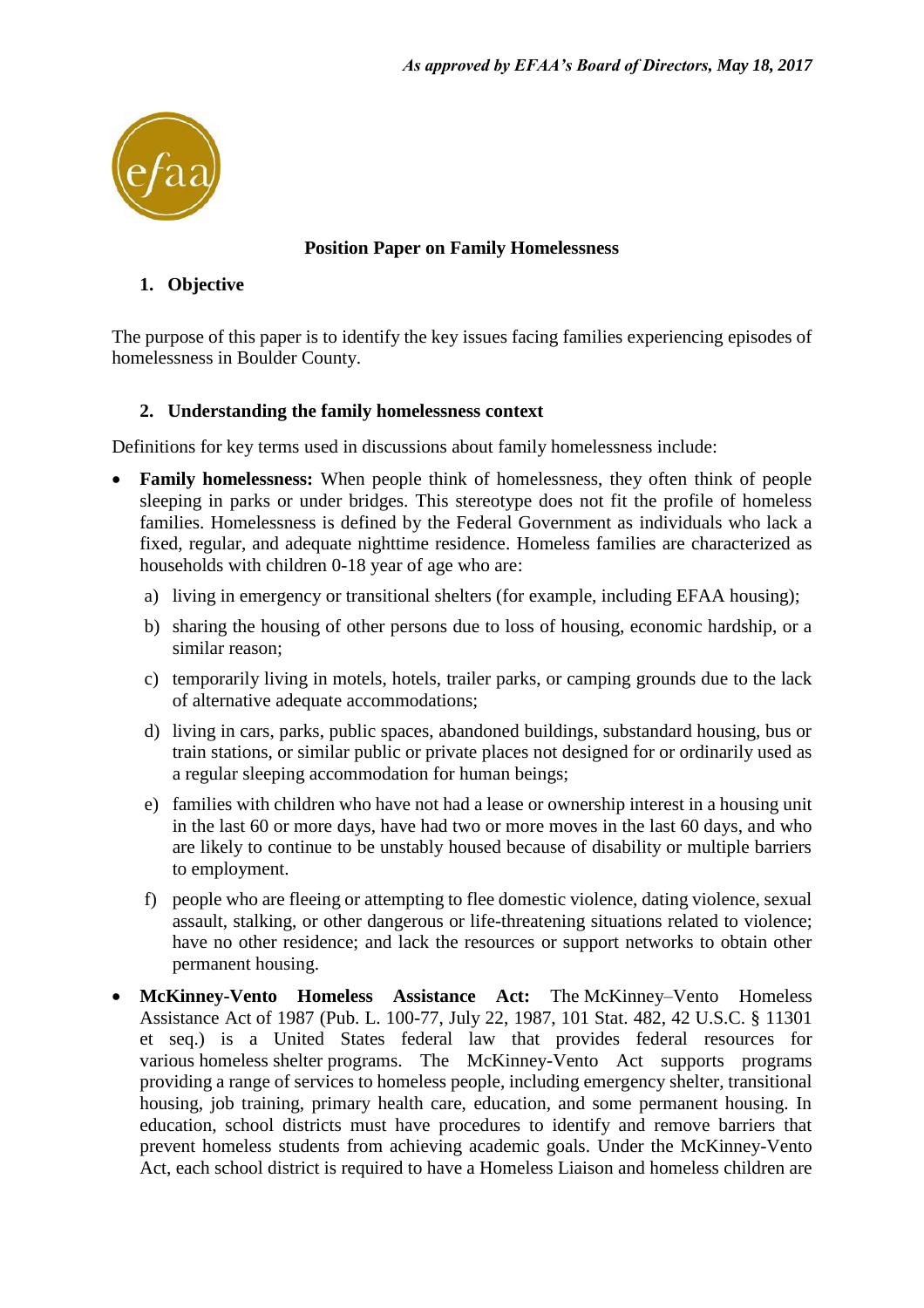registered to receive services. Major benefits offered by Mckinney-Vento include assistance enrolling children who don't have access to their records, assistance to keep a child in their home school for the duration of the school year, and fee waivers for extracurricular activities.

- **Housing insecurity:** is a less exact term, often referred to alternatively as housing instability, used to describe the capacity of a household to maintain safe, stable, and adequate housing. Housing insecurity is typified when households spend more than 50 percent of their income on housing. Households that spend more than 50 percent of their income on rent are at high risk for experiencing episodes of homelessness.<sup>1</sup>
- **Adverse childhood experiences (ACE):**  Research into health outcomes of adults has looked into childhood experiences as explanatory factors. A series of adverse childhood experiences are linked to poor health outcomes. These experiences include abuse (emotional, physical, or sexual); neglect (emotional or physical), and household dysfunction (violence, mental illness, substance abuse,

separation/divorce, or incarceration). Most



families experiencing homelessness also have a combination of risk factors that potentially adversely impact their children. In addition, the experience of homelessness itself is usually a stressful and traumatic experience on the whole family. The effects on families, particularly the long-term implications for children, are devastating. Homeless children face frequent instability and dislocation, with lost school days and greater health and behavioral problems due the physical environment and emotional strain. Hunger, poor nutrition and developmental delays are more prevalent. Periods of homelessness have lasting effects on children, affecting school readiness, school performance, and their longterm ability to break the intergenerational poverty cycle. Homeless families also experience a higher risk of out-of-home placement of their children, increasing the trauma and adverse effects to which they are subjected.

 $\overline{\phantom{0}}$ <sup>1</sup> For a deeper discussion of housing affordability and instability, please refer to EFAA's position paper on Housing Security.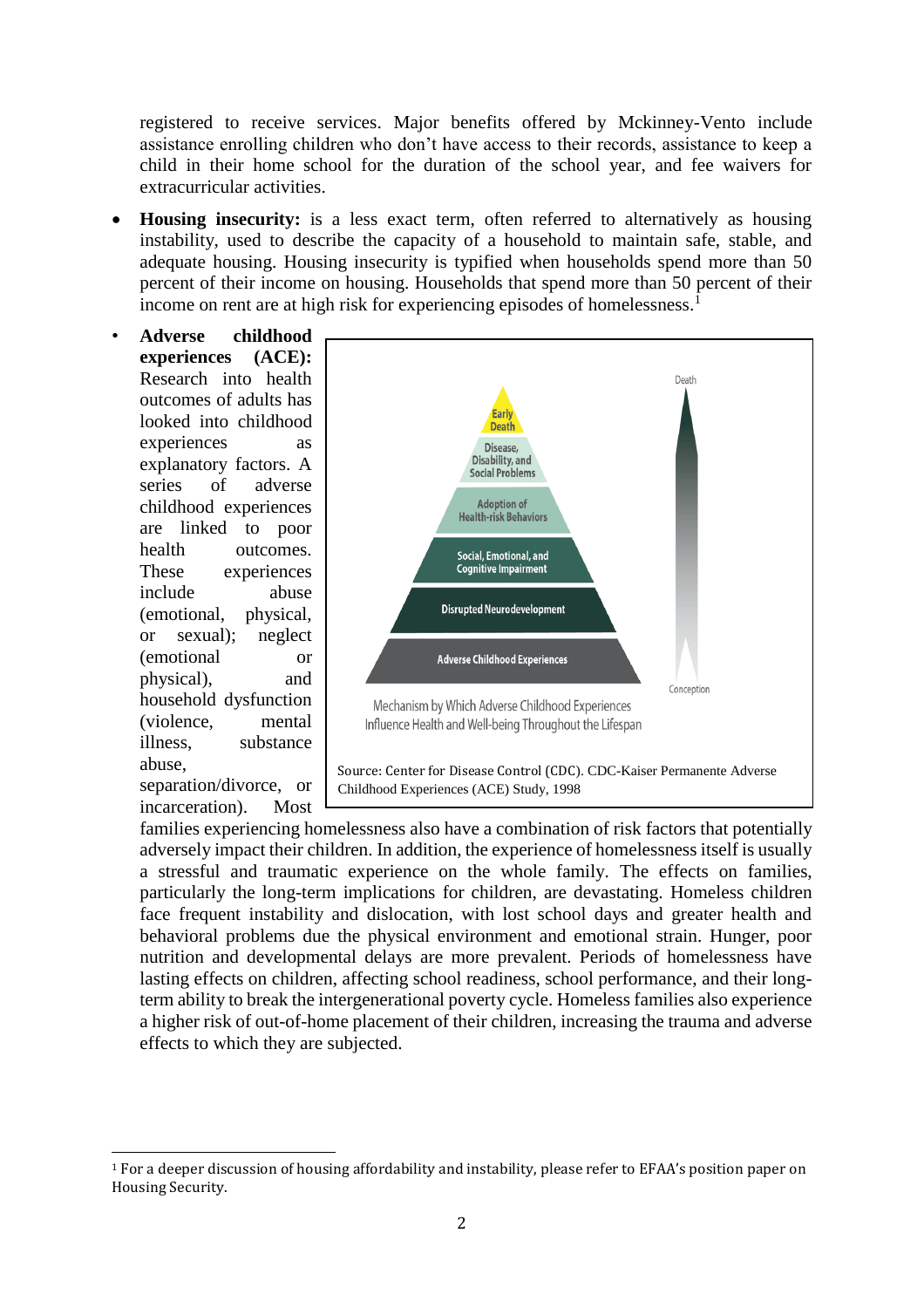## **3. The current reality and evolving dynamics of our environment relative to family homelessness**

## **Extent of family homelessness**

Every year 600,000 families with 1.35 million children experience homelessness in the United States, making up about 50 percent of the homeless population over the course of the year. Nationally, this rate is growing faster than for individual homelessness. At a state level, the National Center on Family Homelessness study ranked Colorado 35<sup>th</sup> out of 50 states in terms of the prevalence of family homelessness (1 best to 50 worst). In Colorado about 25,000 school-aged children were homeless in the 2014-2015 school year (most recent year with data), a number which has tripled over the last ten years

Family homelessness is a critical but less visible issue in Boulder County. Half of the homeless individuals in Boulder County belong to families with children. Last year, over 1,200 schoolaged children were registered as homeless in Boulder County through the McKinney Vento program, with 500 in Boulder Valley School District (of which almost 300 in the City of Boulder schools) and 736 students in the St Vrain Valley School District. In fact, despite its relatively affluent image, 2.1 percent of school children in the city of Boulder are homeless during the most recent year, only slightly better than the national average of 2.7 percent. As a reminder, this does not include children not yet of school age. Accounting for some degree of under-registration and estimating the share of children 0-5, a realistic estimate of the total number of children in Boulder county experiencing homelessness during a year is closer to 1,800 or about 2.5 percent of the population of those ages 18 or less.

Where are homeless families living? Based on McKinney-Vento data for school-aged children, the most frequent arrangement is doubled up, sharing housing with others in often highly unstable situations, representing about 54 percent of registered homeless children. Thirty-eight percent are in shelters. Five percent are in temporary motel situations. Three percent are technically unsheltered, most typically living in cars. This is slightly more prevalent in SVVSD than in BVSD where there appears to be better relative coverage of shelter services for families. The absolute number of families that are unsheltered, typically living in their cars, is quite small, as is the relative share of families living in motels and hotels, typically as short-term solutions.



Source: McKinney-Vento data, BVSD, SVVSD, 2015.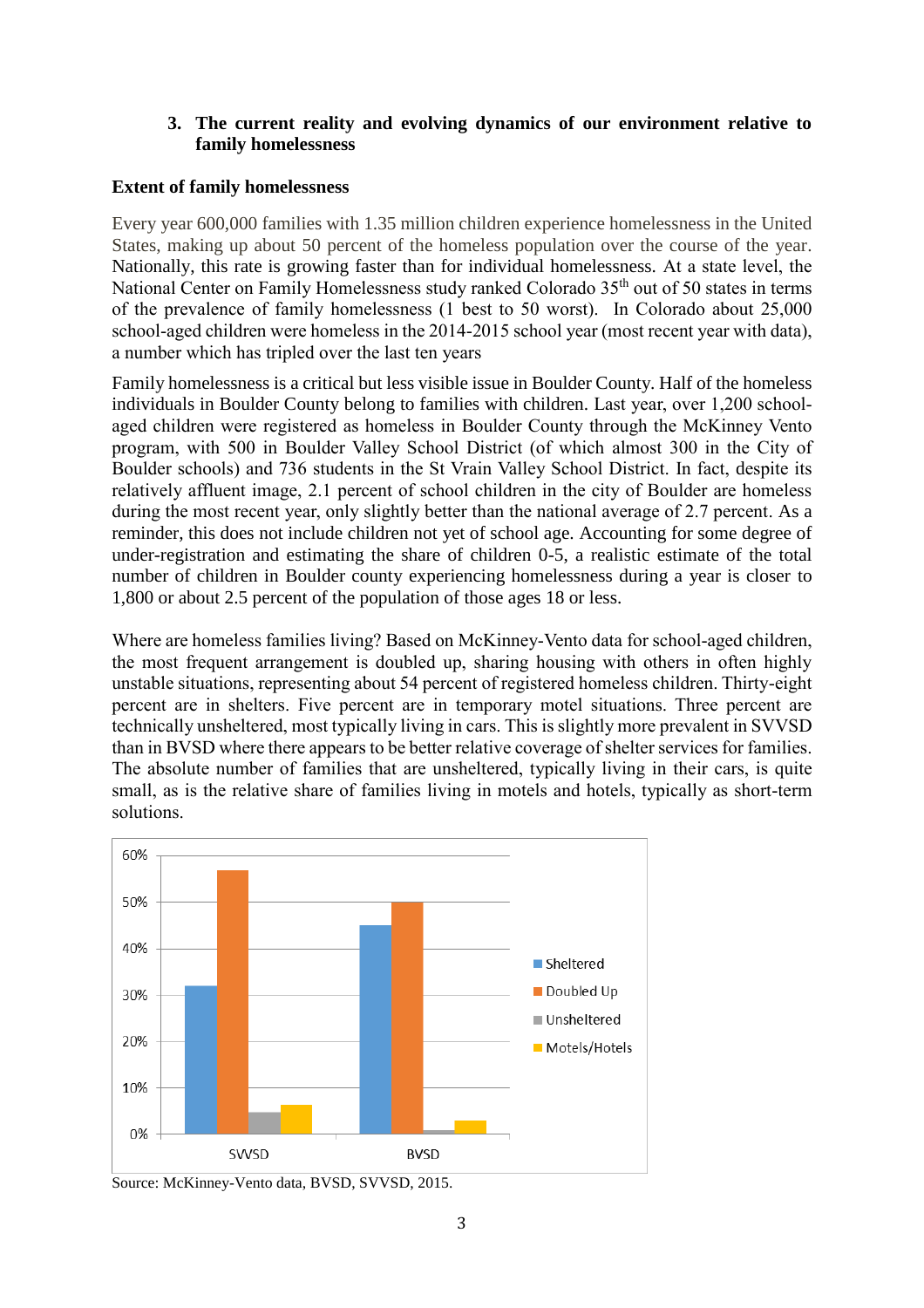### **Causes of family homelessness**

There are many reasons why families find themselves at risk for homelessness. Inability to pay rent/mortgage is the leading cause of family homelessness in Boulder County. This may be driven by loss of a job, illness, divorce, domestic violence or other shock to the household. But increasingly, rising rents and the lack of affordable housing are leaving families without options. Overall, in our community the primary reasons for family homelessness are divided between two-thirds due to economic factors and one-third relationship/family structure issues (see chart).

Underlying the economic shocks to households is the local housing affordability crisis. This is most acute in the City of Boulder where, as of June 2016, the average apartment rent was \$1,759. This would require an annual income of \$70,360 to meet the standard of 'affordable housing' as spending only one-third of income on rent. In fact almost onethird of renters in Boulder County spend more than 50 percent of their income on rent. The number of affordable units available in Boulder County has contracted significantly over the last 10 years. In 2000, there were 26,817 rental units affordable to



incomes at or below 50 percent of AMI. In 2012, this declined to 18,624, a drop of over 30 percent.

As housing costs have risen dramatically, incomes for lower-income families have stagnated. The number of families living below the Federal poverty line is substantial and growing in Boulder County (Fed poverty threshold is about \$20,000 per year for a family of three). In 2000, 7 percent of the County's families with children were living below the poverty line. This increased to 13 percent in 2015. The total number of children living in poverty rose from about 7,700 in 2010 to 8,300 in 2015.

# **Effects of family homelessness**

The long-term effects of children growing up in highly stressful situations are alarming. The immediate effects are apparent locally. While the homeless students represent about 2 percent of all students in City of Boulder BVSD schools, they represent 25 percent of enrolled students in the City's main alternative schools (Arapahoe High, Boulder Prep and Halcyon). Homeless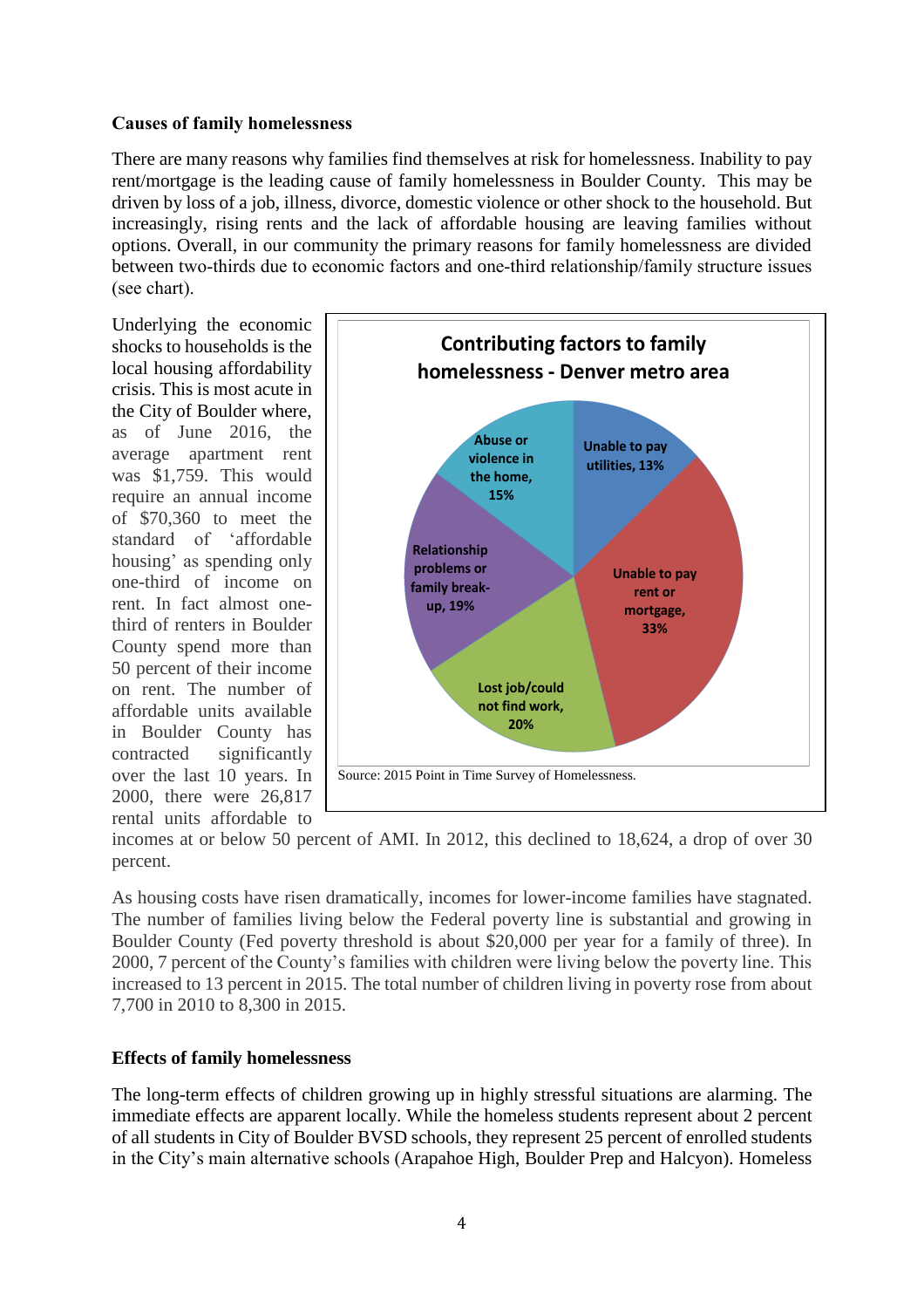students are far more likely to have behavioral issues, learning challenges, truancy and attendance issues.

While mental health and substance abuse problems are not a major cause of homelessness among families with children, there is significant evidence that the conditions of poverty and homelessness have adverse effects on mental health. In fact, many homeless parents have themselves experienced physical and sexual abuse, constant crisis, family and community violence, isolation, and the cumulative stress of persistent poverty

Another significant impact is the more difficult time leasing up after episodes of homelessness, especially with an eviction notice on their record. Families entering homelessness have typically depleted savings and assets and strained core relationships of economic solidarity (family and friends), making it more difficult to get back on their feet.

#### **4. Responses to family homelessness – EFAA's role**

The responses to family homelessness exist along a continuum, from a preventive stance through levels of emergency and temporary service through to the securing of permanently affordable housing:



EFAA plays a central role in the issue of family homelessness. EFAA provides a significant portion of the direct services available for homeless families in Boulder County. EFAA directly supports its families in several ways along this homelessness/housing continuum. This includes both preventing as well as addressing family homelessness. Assistance includes:

 **Financial assistance to prevent homelessness –** including financial assistance and, in certain instances, case management. Provides financial and case management to help families stay in their homes, encompassing: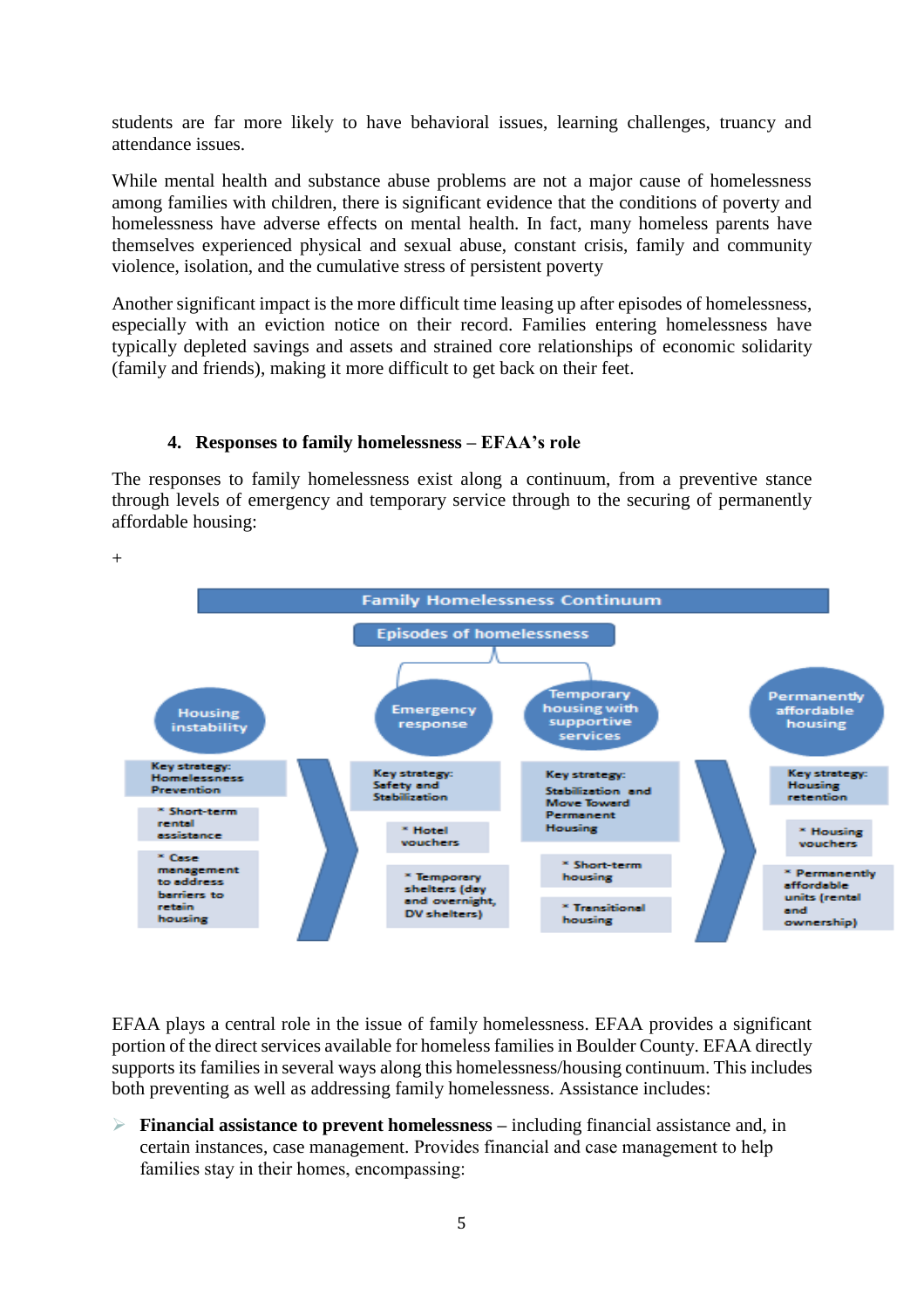- One time financial assistance to keep people in their homes
- Multi-month rental assistance for most vulnerable families up to 12 months with the Boulder County-funded Housing Stabilization Program
- Keep Families Housed, a program with City of Boulder to provide 200 families with kids with financial assistance up to three times per year based on making essential investments in child wellbeing.
- **Vouchers** for very short-term, emergency stays in motels.
- **Short-term housing –** rent-free stays of up to 12 weeks for families with children in EFAA's 20 short-term apartments.
- **Transitional housing** modest rent for stays of up to 2 years for families with children in EFAA's 30 transitional apartments.

The provision of short-term and transitional housing is meant to stabilize families in crisis, helping them to get back on their feet, save money and, through intensive case management, move towards self-sufficiency. Last year, 75 percent of families in short-term housing and 87 percent of families in transitional housing successfully exited to sustainable housing situations upon completion of the program.

Because of the high risks facing children in families experiencing homelessness, EFAA expanded its programming towards those children last year. EFAA's children's program encompasses after school programming and intensive case management linking families to resources, ensuring access to services, and setting and monitoring goals for childidren's outcomes.

In terms of number of households supported, the bulk of EFAA's coverage is in homelessness prevention. Since prevention is less expensive than providing support once homeless, the bulk of EFAA's financial resources are concentrated in the short-term and transitional housing program.



EFAA has recently expanded its programming in preventing family homelessness through rental support in the City of Boulder. In addition, EFAA has been a member of several of the key collaborative groups addressing homelessness, including the Boulder County 10 Year Plan to End Homelessness Board, the Human Service Advisory Committee, and the City of Boulder Homelessness Planning group, to name a few. Within these groupings, the issue of